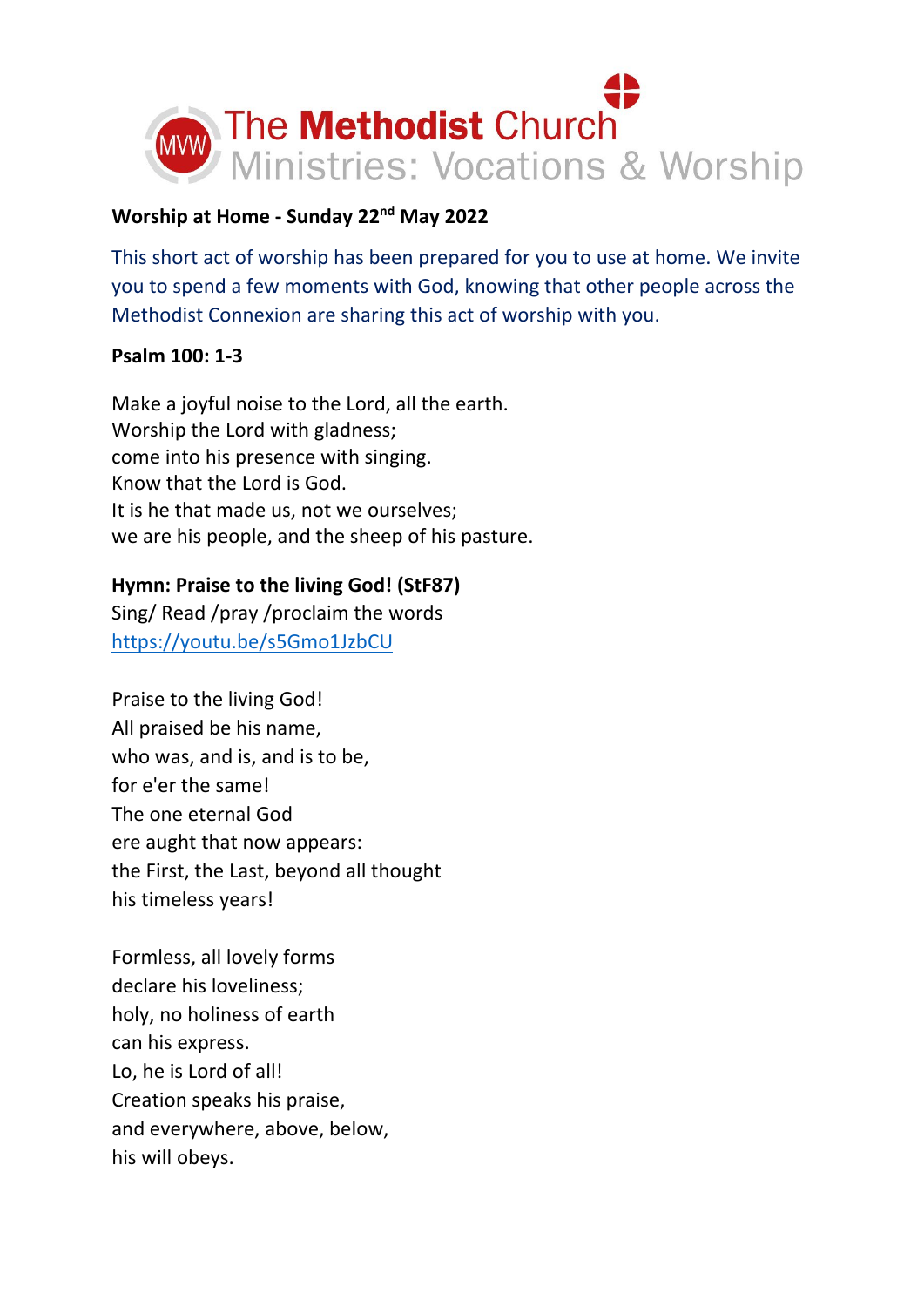His Spirit flowing free, high surging where it will: in prophet's word he spoke of old, is speaking still. Established is his law, and changeless it shall stand, deep writ upon the human heart, on sea, on land.

Eternal life has he implanted in the soul; his love shall be our strength and stay, while ages roll. Praise to the living God! All praised be his name, who was, and is, and is to be, for e'er the same.

> *Mediaeval Jewish Doxology translated byMax Landsberg (1845-1928) and Newton Mann (1836-1926)*

#### **Let us pray together**

Eternal One, we gather together across time and space to worship you; united by the words we read; united by our love for you.

We celebrate your awesome majesty, your holiness, and your amazing love. We acknowledge you as Lord of our lives.

We sing your praise and we bless your name.

Living One, we bring you our lives just as they are – not varnished or airbrushed – the things we are proud of and the things we would rather hide. And we acknowledge them for what they are. Where we have fallen short of the mark we ask your forgiveness knowing that it is your nature both to forgive and to enable new life.

We give thanks for all that you have done in our lives and pray that we will continue to be open to your work in us in Jesus' name. Amen.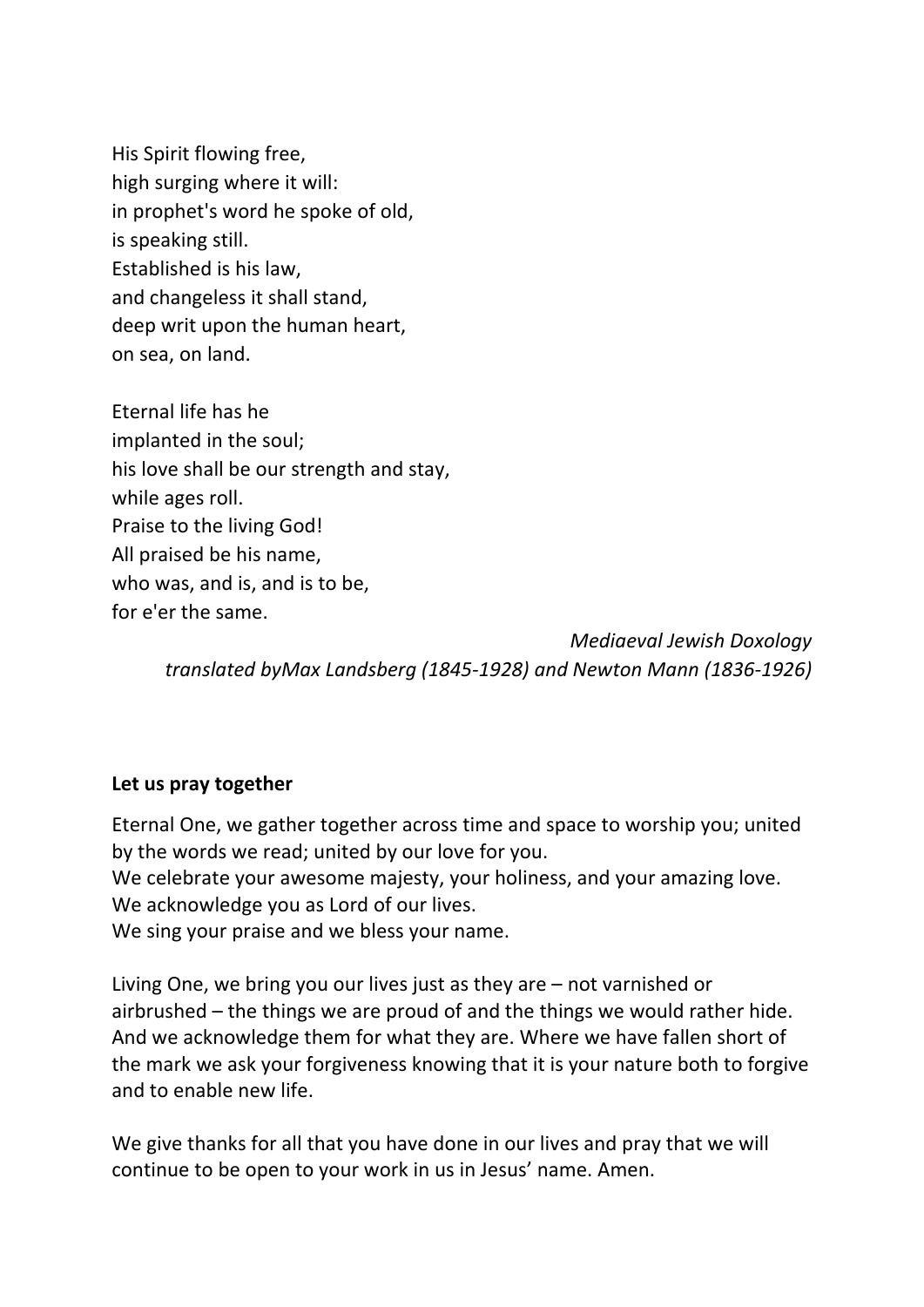## **Today's Reading from Acts:** Acts 16: 1-15

### **Todays's Gospel Reading:** John 14: 23-29

## **Time to Reflect**

I wonder ... what picture do you have in your mind of Paul? Take a moment to think what words you would use to describe him ............

Our reading today marks a big turning point in his ministry. Paul and his mentor, Barnabas, have had a disagreement and parted company just as they were setting out on a new missionary journey. At first the going is obvious. Paul revisits the towns from his previous journey and we're told that the churches there were strengthened in the faith by his presence. But then the time comes to move on ...

I wonder if the words you chose for Paul contained ideas like "hesitant" or "undecided" or "uncertain"? He continues to travel west along the trade road through Asia Minor taking Silas and Timothy with him, but he's lost the clarity of purpose that marks his earlier journey. First they travel through Phrygia and Galatia but they're stopped from preaching there. Then they try to go into Bithynia and are stopped. So they continue west until the road literally runs out on them as they reach the sea at Troas ... and we have no stories of preaching in the towns along the way because we're told that they bypass Mysia too. And only now, in Troas, when Paul has no options left does he receive the vision for his journey.

Sometimes we present the Christian journey as one of certainty ... just have faith and all will be simple and straightforward. But over and over again the Bible reminds us that reality isn't like that. Reality is confusing and messy and there are times when we feel lost.

Paul has lost his mentor, his home base, and his travelling companion and it takes time for him to get back on track. For a while there he's adrift and uncertain of the way to go. All he can do is put one foot in front of the other and continue, trusting that the fog will lift and that God will speak ... and so it is ... and it turns out that God was speaking and guiding him even in the fog.

In our Gospel reading Jesus and the disciples are approaching a time of great loss and uncertainty as they head for Jerusalem, and Jesus is trying to prepare them for this time. He will no longer be with them but they will not be alone.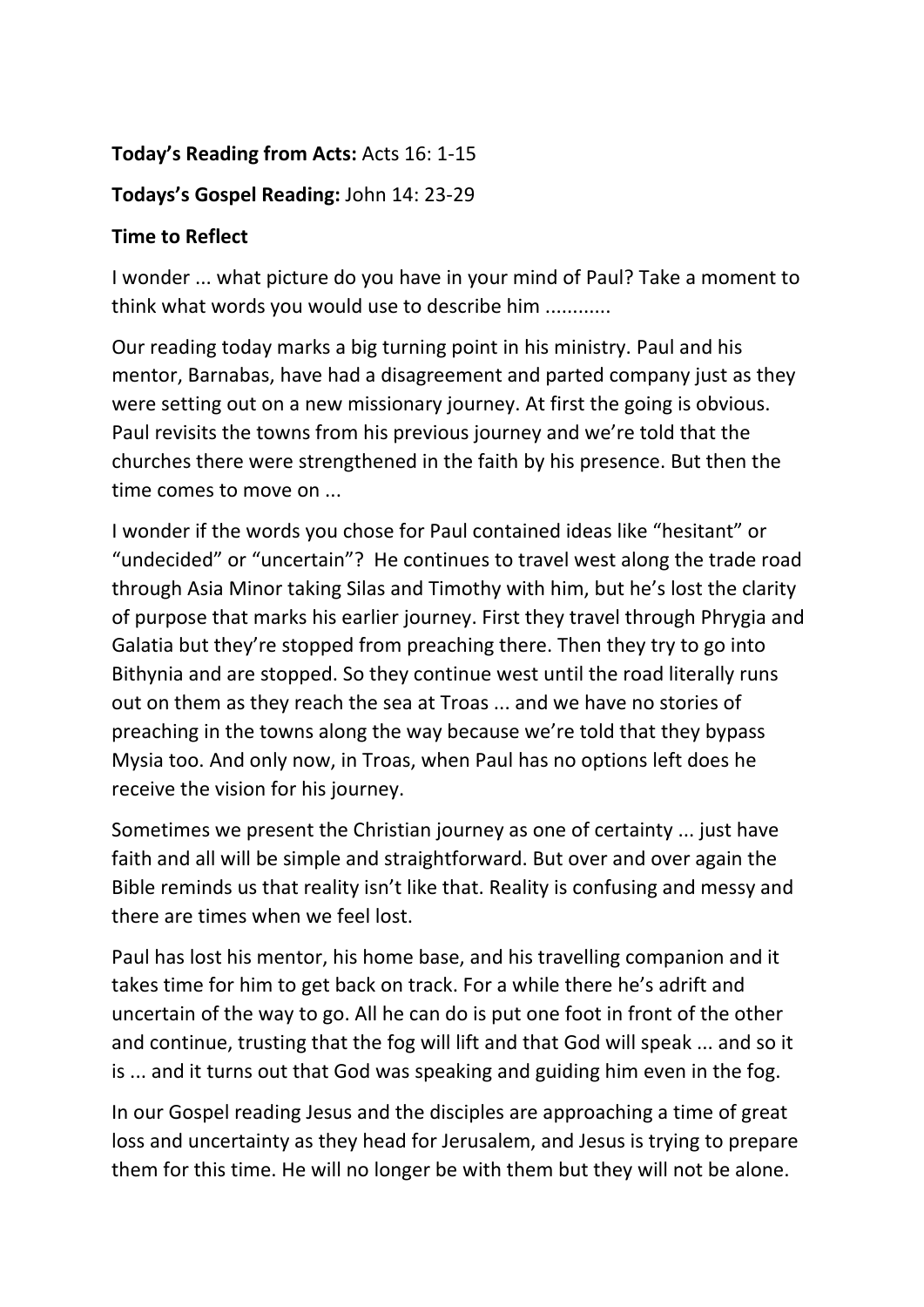His Spirit will be with them and will guide them and remind them of the things they need to remember.

This was Paul's experience at his time of loss and uncertainty. It has been my experience too. Life is messy and confusing but if we listen and follow one step at a time then when we look back we find that we were not alone even when we thought we were.

### *Take a time to sit quietly*

### **A time of prayer**

Loving One, as we come to you: part of your church on earth, in prayer for our world: we are so often confused and bewildered by what we've seen, overwhelmed by the magnitude of all that we bring, and lost in the debris … the very words we use, the names we have for you, tainted and spoiled by the sickness in the world.

Touch us that we might see the world as you see it; that we might hear the rhythms and know the prayer of your heart.

Guide us that we might truly understand your Word; that we might hold in our hands the compass by which to steer.

Lead us that we might follow in your Way; seeking justice for the outcast, freedom for the oppressed and forgiveness for those who are broken by life.

Heal us that we, in turn, might bring healing to others; that we might reach out in love to those who have been taught only hate.

Strengthen us that we might have the courage to live as your people in this troubled world and the grace to live with the consequences of that choice.

And the prayers that we bring for ourselves we now offer for the whole of your church on earth; that together we might truly hold out your peace, your wholeness, to the world in the name of Jesus who brought this gift to us. Amen.

**The Lord's Prayer** *Our Father ……*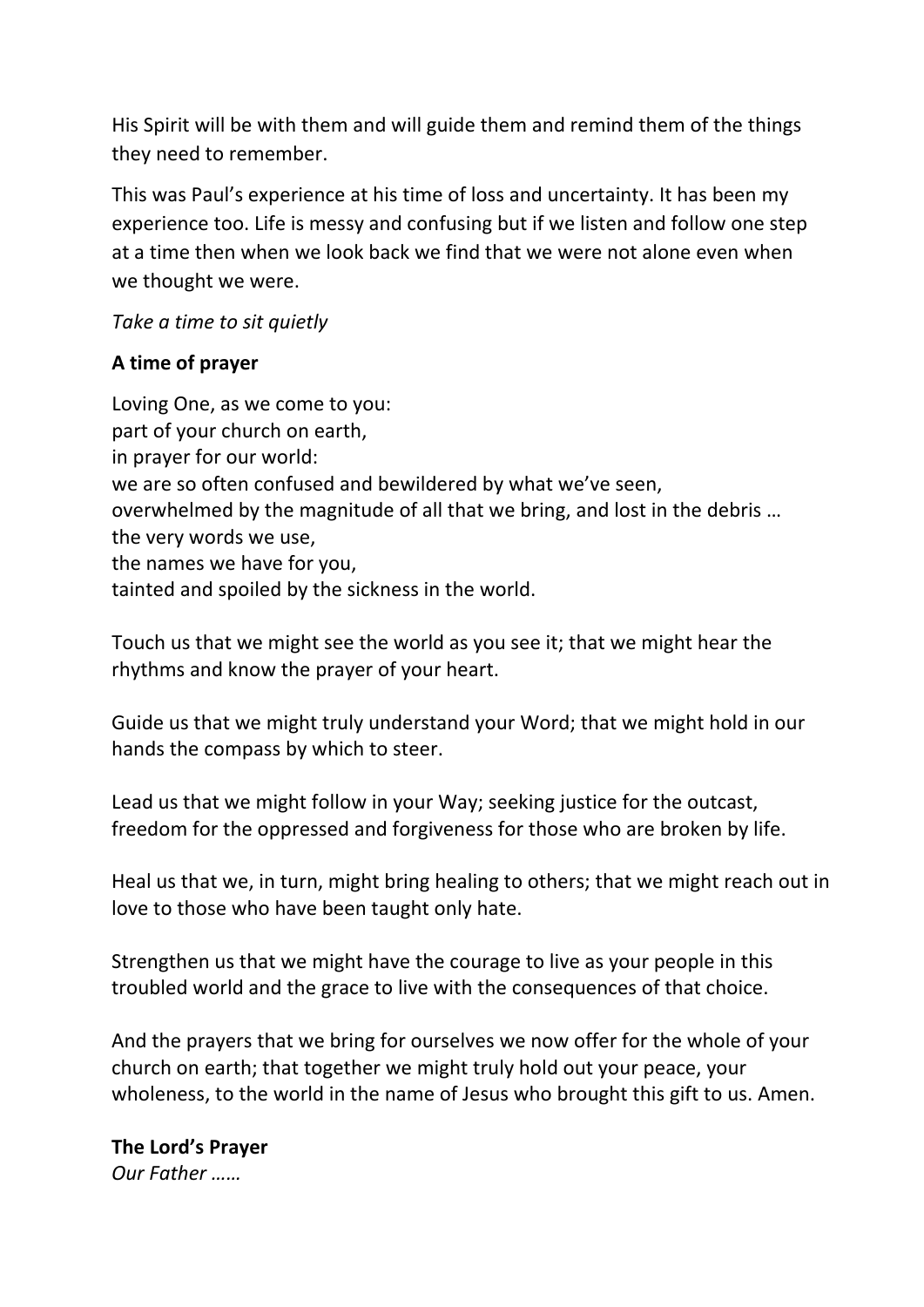*Hymn:* Listen to "I watch the sunrise" (Stf 469) or sing a verse of a hymn that comes to mind

[https://www.youtube.com/watch?v=r0l0ipG58\\_o](https://www.youtube.com/watch?v=r0l0ipG58_o) I watch the sunrise lighting the sky, casting its shadows near. And on this morning bright though it be, I feel those shadows near me. But you are always close to me following all my ways. May I be always close to you following all your ways, Lord.

I watch the sunlight shine through the clouds, warming the earth below. And at the mid-day life seems to say: 'I feel your brightness near me.' For you are always close to me ...

I watch the sunset fading away, lighting the clouds with sleep. And as the evening closes its eyes I feel your presence near me. For you are always close to me ...

I watch the moonlight guarding the night, waiting till morning comes. The air is silent, earth is at rest - only your peace is near me. Yes, you are always close to me ...

*John Glynn*

## **A prayer of blessing**

Wherever you are today and whatever is happening in your life, as you turn to the Eternal One in worship and prayer may God bless you and keep you; may God look on you with grace and mercy; may God acknowledge you and give you peace. Amen.

Original Materials by Mary G Elms

Hymns reproduced under CCLi 1144191.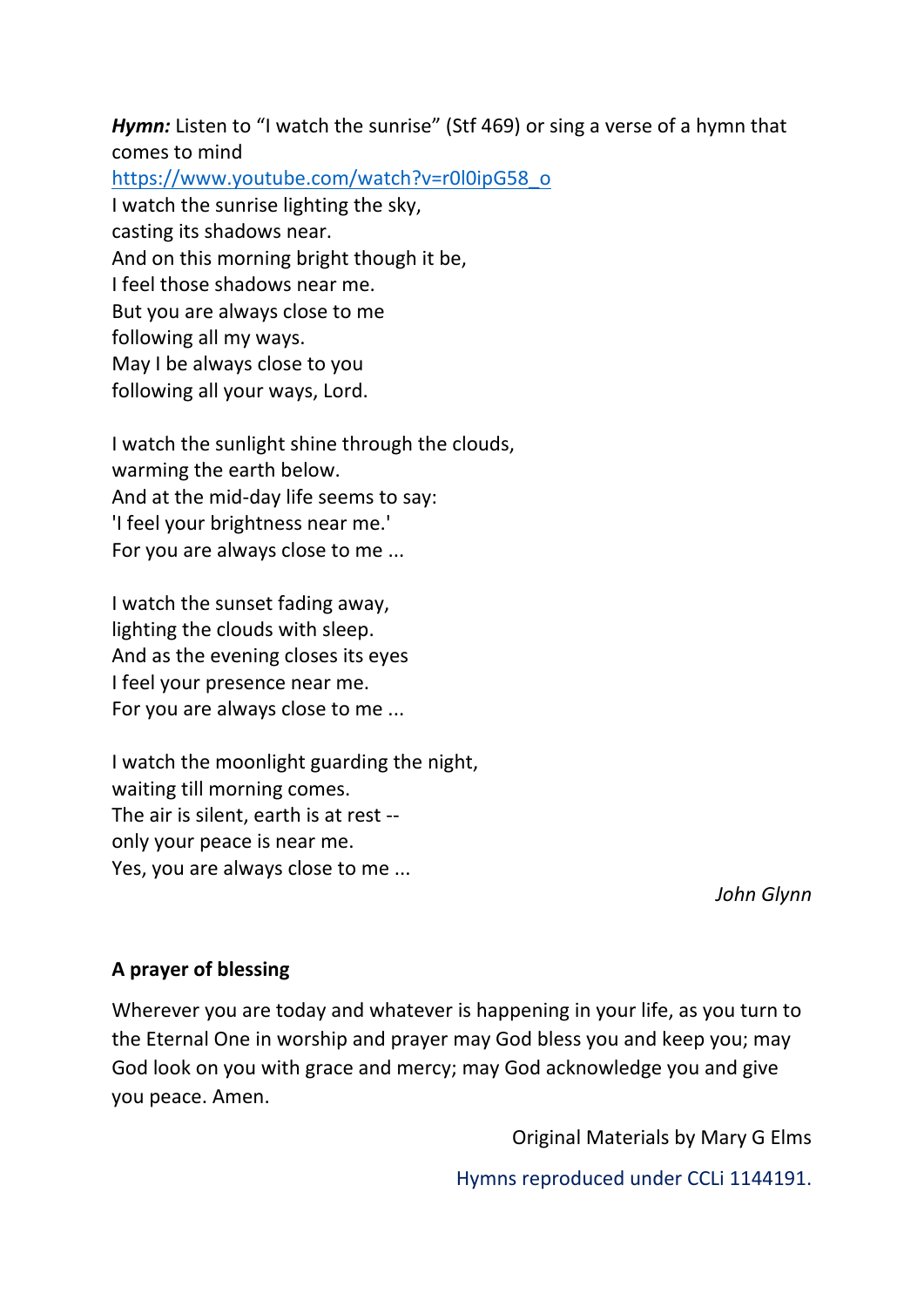## Local Churches please insert CCCLi No here

We are grateful to all the Ministers and Local Preachers from around the Connexion who have contributed to Worship at Home. This resource is administrated by Ministries: Vocations and Worship in the Connexional Team.

For more worship resources see

[The Bible \(methodist.org.uk\)](https://www.methodist.org.uk/our-faith/the-bible/)

[Singing the Faith Plus \(methodist.org.uk\)](https://www.methodist.org.uk/our-faith/worship/singing-the-faith-plus/)

#### **Acts 16: 1-15**

Paul went on also to Derbe and to Lystra, where there was a disciple named Timothy, the son of a Jewish woman who was a believer; but his father was a Greek. He was well spoken of by the believers in Lystra and Iconium. Paul wanted Timothy to accompany him; and he took him and had him circumcised because of the Jews who were in those places, for they all knew that his father was a Greek. As they went from town to town, they delivered to them for observance the decisions that had been reached by the apostles and elders who were in Jerusalem. So the churches were strengthened in the faith and increased in numbers daily.

They went through the region of Phrygia and Galatia, having been forbidden by the Holy Spirit to speak the word in Asia. When they had come opposite Mysia, they attempted to go into Bithynia, but the Spirit of Jesus did not allow them; so, passing by Mysia, they went down to Troas. During the night Paul had a vision: there stood a man of Macedonia pleading with him and saying, 'Come over to Macedonia and help us.' When he had seen the vision, we immediately tried to cross over to Macedonia, being convinced that God had called us to proclaim the good news to them.

We set sail from Troas and took a straight course to Samothrace, the following day to Neapolis, and from there to Philippi, which is a leading city of the district of Macedonia and a Roman colony. We remained in this city for some days. On the sabbath day we went outside the gate by the river, where we supposed there was a place of prayer; and we sat down and spoke to the women who had gathered there. A certain woman named Lydia, a worshipper of God, was listening to us; she was from the city of Thyatira and a dealer in